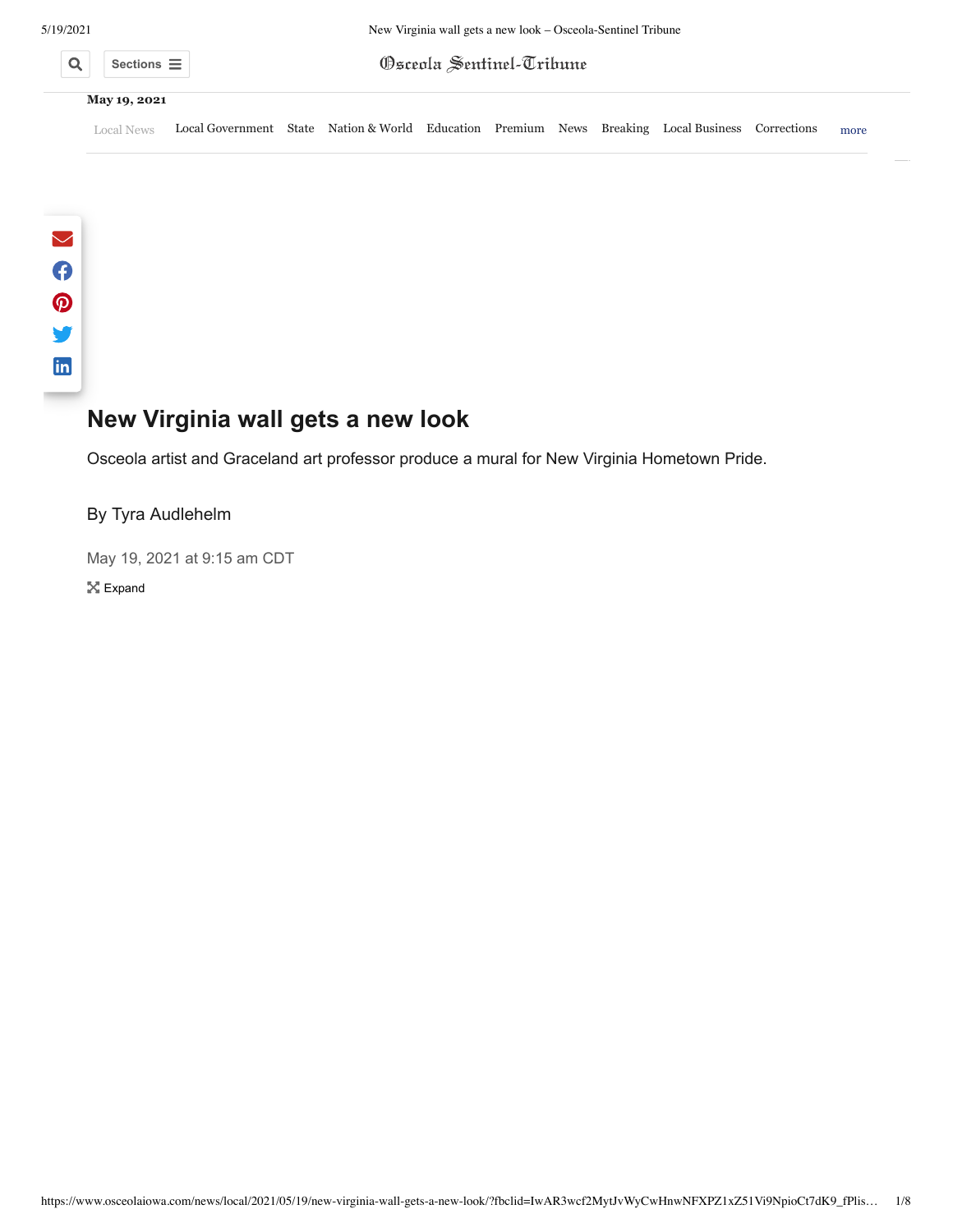5/19/2021 New Virginia wall gets a new look – Osceola-Sentinel Tribune

#### $\alpha$ **Sections**

Osceola Sentinel-Tribune



Artists Tacy Cummings and Karen Gergley worked on the 80' by 35' wall for four and a half days at 413 West St. New Virginia.